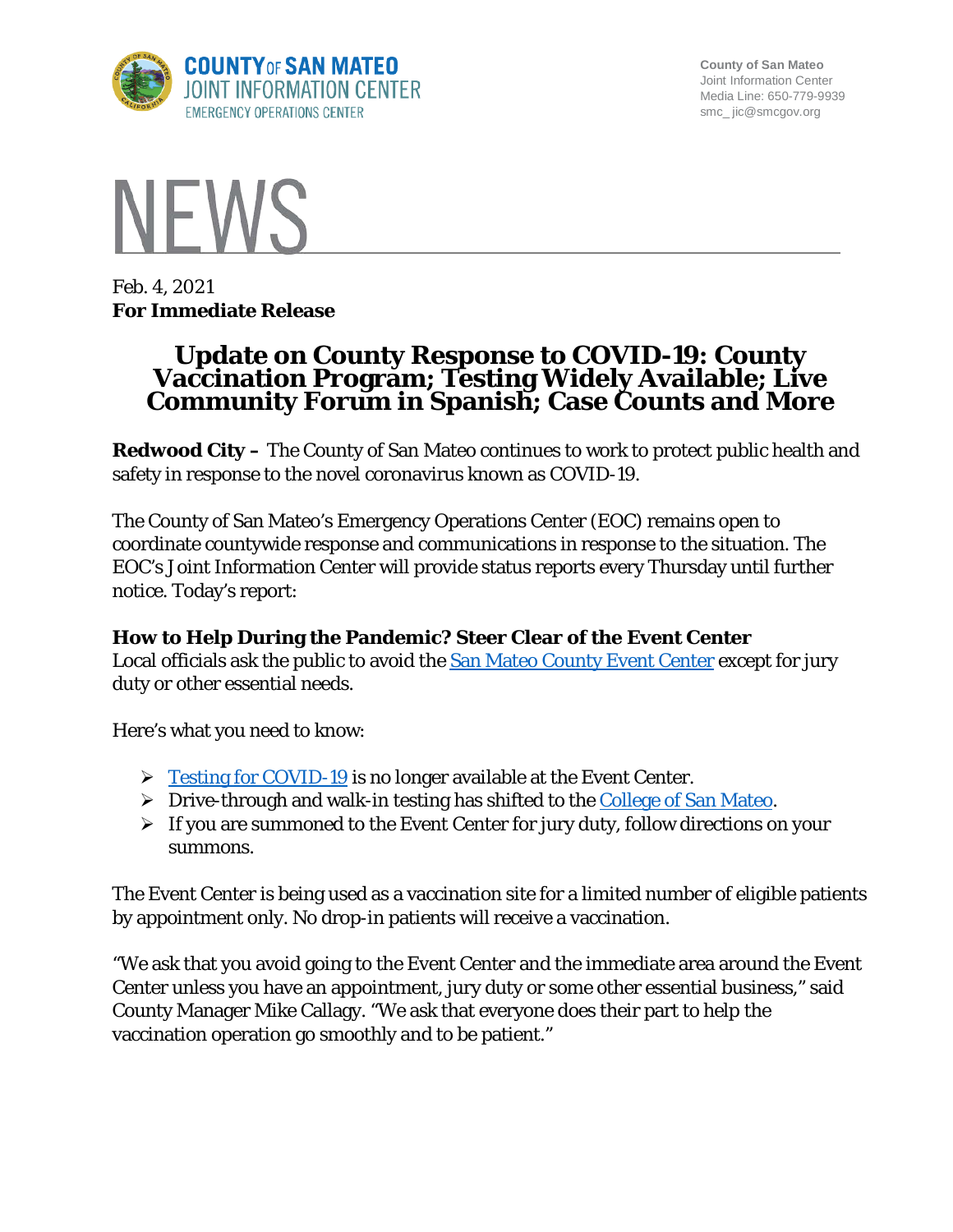## **COVID-19 Vaccination Program, FAQs, Health Officer Statement**

In keeping with the [State's recently updated guidance,](https://www.cdph.ca.gov/Programs/CID/DCDC/Pages/Revision-of-Allocation-Guidelines-for-COVID-19-Vaccine.aspx) San Mateo County Health has begun to vaccinate priority 75-plus and 65-plus residents who receive medical care through our clinics and supply vaccine to our partners. We continue to vaccinate eligible Phase 1A health care workers and long-term care residents, as the supply of vaccines allows.

Frequently asked questions [are available here](https://www.smcgov.org/press-release/covid-19-vaccines-frequently-asked-questions) and are often updated.

In a statement released Wednesday, Feb. 3, 2021, health officials in eight jurisdictions urged all health systems to prioritize shots for patients aged 65 and older because of the virus' high mortality rate within that group.

"The problem is that the supply is massively inadequate for the demand," said Dr. Scott Morrow, San Mateo County's health officer. "We all want to go faster, but until this supply issue is ameliorated, we won't be able to." [Read the statement.](https://cmo.smcgov.org/press-release/feb-3-2021-vaccine-supply-shortages-prompt-public-health-leaders-throughout-bay-area)

## **Video Series: Conversations about Vaccine Equity**

Health Equity Officer Shireen Malekafzali speaks to Leroy Sims, MD, senior vice president for medical affairs at the NBA, about the safety of the COVID-19 vaccine and issues of trust in communities of color with a history of mistreatment and inequities within the US medical system. Dr. Sims is also an emergency physician at Mills-Peninsula Medical Center in San Mateo County. [https://youtu.be/0tS5PmpYn\\_U](https://youtu.be/0tS5PmpYn_U)

In Spanish, community health planner Tania Perez speaks to Mayela Perez, a nurse who works with agricultural workers on San Mateo County's Coastside, about vaccine safety and what the community should know about the vaccine. https://youtu.be/aGdflymbe98

**Facebook Live Event in Spanish to Address Concerns on COVID-19 Vaccine** 

Take part this coming Tuesday, Feb. 9, 2021, in a Facebook Live event in Spanish titled "COVID-19 Vaccine Community Forum, My Body, My Mind, My Wellness, My Community!"

The event who will address community concerns about the COVID-19 vaccine including tips to avoid health, labor and social inequities and the psycho-emotional effects of the pandemic. The Spanish-speaking conversation will include:

- A Stanford University infectious diseases associate professor
- $\triangleright$  A County Health equity officer
- A Legal Aid Society of San Mateo County representative
- $\triangleright$  Mental health specialists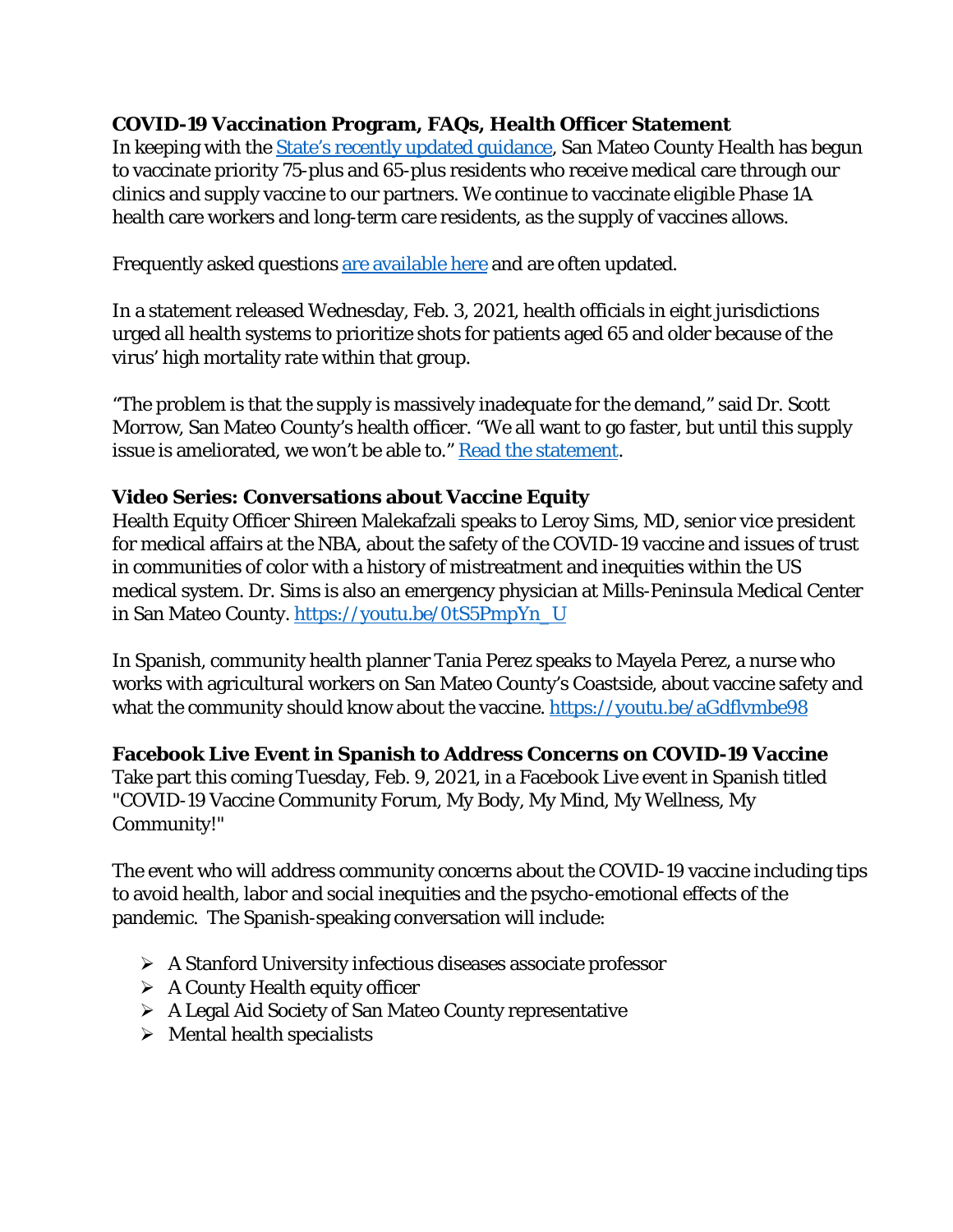The conversation takes place beginning at 6:30 p.m. on the County's Facebook page: [@CountyofSanMateo](https://www.facebook.com/CountyofSanMateo) [https://www.facebook.com/CountyofSanMateo.](https://www.facebook.com/CountyofSanMateo)

The event is organized and hosted by San Mateo County Health's Office of Diversity and Equity, Office of Consumer and Family Affairs, and the County's Office of Community Affairs.

## **COVID-19 Vaccination Totals**

Vaccinations for San Mateo County residents are reported to SMC Health via the California Immunization Registry. As of Wednesday, Feb. 3, 2021, a total of 69,766 individuals have received a vaccine shot for COVID-19 in San Mateo County. Of those, 15,703 have completed the two-shot vaccination series.

County Health provides [publicly available dashboards](https://www.smchealth.org/coronavirus-health-data) on the number of individuals who have received the COVID-19 vaccination as age and demographic data on recipients.

## **COVID-19 Testing Widely Available Across San Mateo County**

Testing for COVID-19 – even among those who do not have symptoms – is an important tool in helping us all control the pandemic. Testing is widely available across San Mateo County and is provided at no out-of-pocket costs to individuals.

If you have health insurance, your first call should be to your healthcare provider or system of care (Kaiser Permanente, Dignity Health, Sutter Health/PAMF, for instance). The state of California [provides a searchable map](https://www.arcgis.com/apps/Nearby/index.html?appid=43118dc0d5d348d8ab20a81967a15401) of COVID-19 testing sites.

In addition, the County offers no-cost testing for everyone who lives or works in San Mateo County – regardless of symptoms. No-cost testing is available at the College of San Mateo and at locations from Daly City to East Palo Alto.

[Check out our site](http://www.smcgov.org/testing) to see if you can schedule an appointment at a testing site near you. You can also call 2-1-1 for assistance in locating a testing site near you.

#### **Media Briefing Available on Video**

County Manager Mike Callagy's Feb. 3, 2021, update to the news media on the local response to COVID-19 is available on the County's YouTube channel at [https://youtu.be/Mt0XVHpzStM.](https://youtu.be/Mt0XVHpzStM)

In the 40-minute briefing, Callagy provides information on vaccine distribution and case counts and answers questions from Bay Area news reporters. Subscribe to the County's [YouTube channel](https://www.youtube.com/c/sanmateocounty) to help stay informed.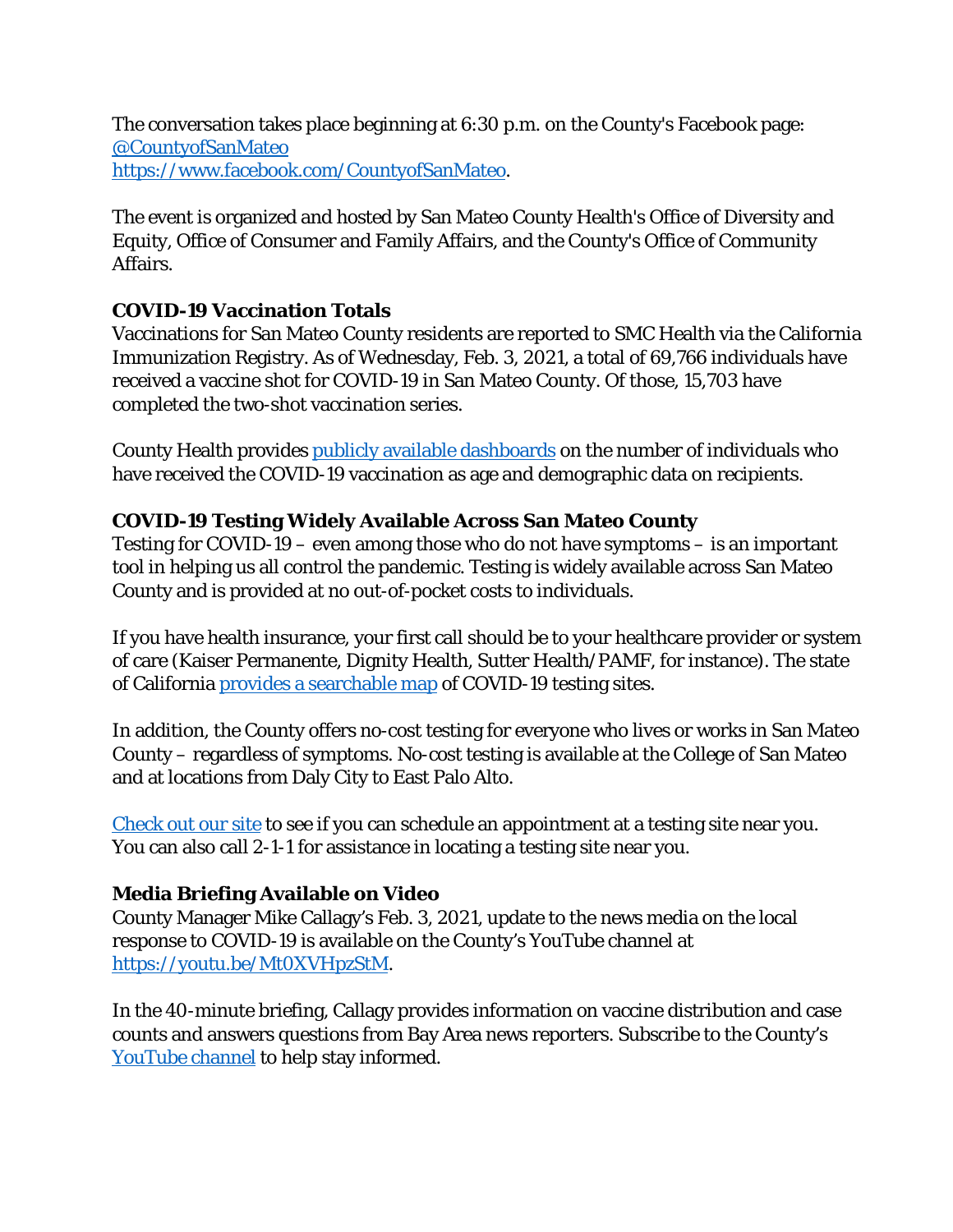## **Health Order Business Compliance**

The County believes most businesses and individuals want to comply with state and local health orders to keep themselves and the community safe. The primary focus is on education and voluntary compliance.

As of Tuesday, Feb. 2, 2021, the County has received 1,301 complaints to the Business Engagement and Compliance Program. Of those, 88 percent have been abated, meaning the violation was either not found or was corrected on the spot. Other cases are in progress or under further investigation. Citations issued to businesses have amounted to \$32,000.

Learn more about [reporting and appeals.](https://cmo.smcgov.org/health-order-violation-reporting-appeals-businesses)

#### **Defendant Must Comply with Health Orders: San Mateo County Superior Court**

A judge today issued a preliminary injunction ordering Pacifica Beach Yoga to follow all COVID-19 public health orders in response to a complaint filed by the County of San Mateo.

Superior Court Judge Danny Chou ordered the fitness studio, located at 1615 Oceana Blvd., Pacifica, to fully comply with all health orders that are in effect, including following the tierbased capacity restrictions and enforcing face covering and social distancing requirements. That means that at this time, its indoor operations must remain closed.

The County filed suit [against the studio in January](https://cmo.smcgov.org/press-release/jan-21-2020-county-san-mateo-sues-pacifica-beach-yoga-over-repeated-covid-19-health) following numerous public complaints and after the owner refused repeated requests by County staff to voluntarily comply with public health orders.

In today's ruling, Judge Chou reiterated that the repeated violations of the public health orders "present a grave risk and immediate threat to public health, including the risk of serious illness and death…."

#### **San Mateo County COVID-19 Case Count**

County Health reports a total of 36,451 cases of COVID-19 through Wednesday, Feb. 3, 2021. This is approximately double the number of cases (18,290) recorded as of Dec. 7, 2020. Reported deaths are 395.

Visit County Health's [data dashboard](https://www.smchealth.org/data-dashboard/county-data-dashboard) for details regarding COVID-19 cases by date, age and race/ethnicity.

## **Call Center**

Residents with non-medical, non-emergency questions about the coronavirus can call 211 or 800-273-6222 at any time, day or night. Callers from landlines and cellular telephones